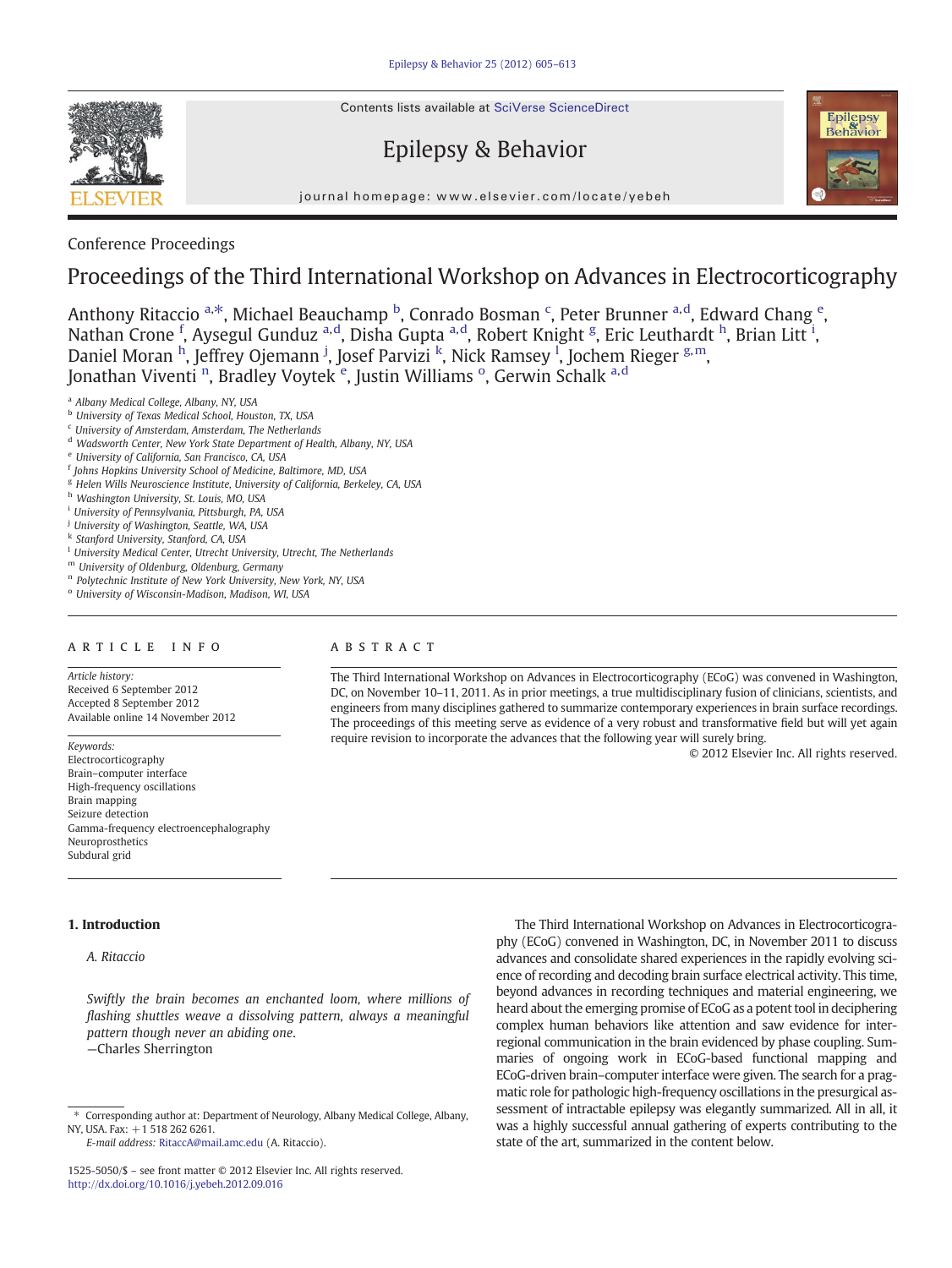### 2. Basics of ECoG recordings

#### P. Brunner, J. Williams, J. Viventi

Ever since the 1950s, when Wilder Penfield and Herbert Jasper used a mechanical stylus and paper system to pioneer the recording of ECoG activity in humans [1], researchers and clinicians have continued to explorer better techniques to acquire and analyze brain signals.

In the past, the lack of computational resources has limited the analysis of brain signals to visually accessible features. The advent of the digital age has lifted this restriction and has sparked the interest of clinicians and researchers in ECoG features beyond those that are visually accessible, for example, task-related gamma band (i.e., 40–180 Hz) power augmentations that are informative of cortical function [2]. However, this interest quickly revealed that contemporary clinical instrumentation is built to acquire ECoG signals at a fidelity that is more suitable for post hoc visual inspection (e.g., 0.1–50 Hz, sampled at 256 Hz) than it is for computerized analysis of ECoG features beyond those that are visually accessible. The increasing interest in observing and interacting with distributed cortical brain function at high temporal resolution [3] eventually led to the availability of commercially available instrumentation that uses conventional technology to provide access to ECoG activity in real time (e.g., g.tec g.USBamp, 0–5 kHz, sampled at 38 kHz). In conjunction with new contemporary computational resources, this allowed the full exploration of ECoG signals and the development of novel clinical applications (e.g., mapping of cortical function) [4]. The ability to observe and interact with cortical processes in real time with high temporal fidelity led to an interest in higher spatial fidelity, e.g., by increasing the number of ECoG electrodes beyond one hundred. While this increase in spatial fidelity could initially be met with conventional technology by miniaturizing grids, connectors, head stages, and bio-signal amplifiers, it became clear that further increases in the number of electrodes requires addressing four limitations of conventional technology:

- (1) Conventional subdural implantation technology requires the penetration of the skull and the outer meningeal covering, which increases the risk of bacterial infection and adverse tissue response. Increasing electrode density and coverage may further increase morbidity beyond what could be justified by the clinical benefit.
- (2) Conventional grid technology uses platinum electrodes sandwiched between silastic sheets. Increasing electrode density makes these grids stiff and unable to conform to and make contact with the cortical curvature.
- (3) Conventional connector technology uses one dedicated wire per electrode that is typically bundled with a set of other electrodes and tunneled through the incision in the dura, to exit the scalp distant from the incision. Further miniaturization of the wires is limited by mechanical stability requirements. Consequently, increasing the number of electrodes results in more and thicker bundled wires that further increase the risk of infection beyond what could be justified by clinical benefit.
- (4) Conventional signal acquisition technology amplifies and digitizes the signal distant from the electrode. Increasing electrode density results in smaller electrodes with higher impedance that are more susceptible to noise. Consequently, increasing electrode density severely limits ECoG signal quality.

To overcome these four limitations, researchers and clinicians have pursued four innovative approaches:

(1) Minimally invasive epidural implantation techniques minimize the risk of bacterial infection and adverse tissue response by using functional magnetic resonance imaging (fMRI) to localize specific cortical areas [e.g., M1 motor cortex for brain– computer interface (BCI) applications] [5] and intraoperative computed tomography (CT) that guides the implantation of an expanding grid through a small borehole [6]. This technology is currently undergoing testing in non-human primates and human cadavers that must be completed before it can be made available for clinical applications.

- (2) Ultra-thin grid technology uses biocompatible thin-film polymeric substrates that allow for high spatial resolution (e.g., electrode distance of 500 μm) combined with mechanical flexibility (e.g., ultra-thin 10 μm) and excellent electrode adhesion based on surface tension [7]. In combination with minimally invasive epidural implantation techniques, thin-film polymeric grid technology is currently undergoing testing in non-human primates and requires longitudinal biocompatibility studies before it can be made available for clinical applications.
- (3) Integrated connector technology directly interfaces the connector with the thin-film polymeric grid. Additional electronics in the connector may also multiplex and preamplify the ECoG signals to reduce the number of wires. This technology is currently employed for studies with non-human primates and has seen limited translation into human studies to date.
- (4) Integrated signal acquisition technology uses flexible silicon electronics to directly amplify and multiplex signals on the grid. A demonstration of this technology required only 39 wires to acquire ECoG at 10 kHz with the use of 360 electrodes that were spaced 500  $\mu$ m apart and covered 10 $\times$ 9 mm of cat cortex (Fig. 1) [8]. While further studies are needed to investigate biocompatibility of the substrate and the dissipated heat, this technology allows for simultaneous high spatial fidelity and large cortical coverage.

In summary, ECoG instrumentation is evolving from the use of conventional technology that requires invasive implantation of individually wired passive electrodes to advanced technology that merely requires minimally invasive implantation of integrated ultra-thin active grids. This advanced ECoG technology will enable researchers and clinicians to observe and interact with distributed cortical processes at high spatial and temporal fidelity in real time. This will lead to a better understanding of distributed cortical processes and to the development of novel clinical applications that use ECoG signals to augment, substitute, or rehabilitate function.



Fig. 1. Flexible, high-resolution multiplexed electrode array. This photograph shows a high-density active electrode array with 360 electrodes that cover 10×9 mm. Each electrode is sized  $300 \times 300$  μm, and electrodes are spaced 500 μm apart.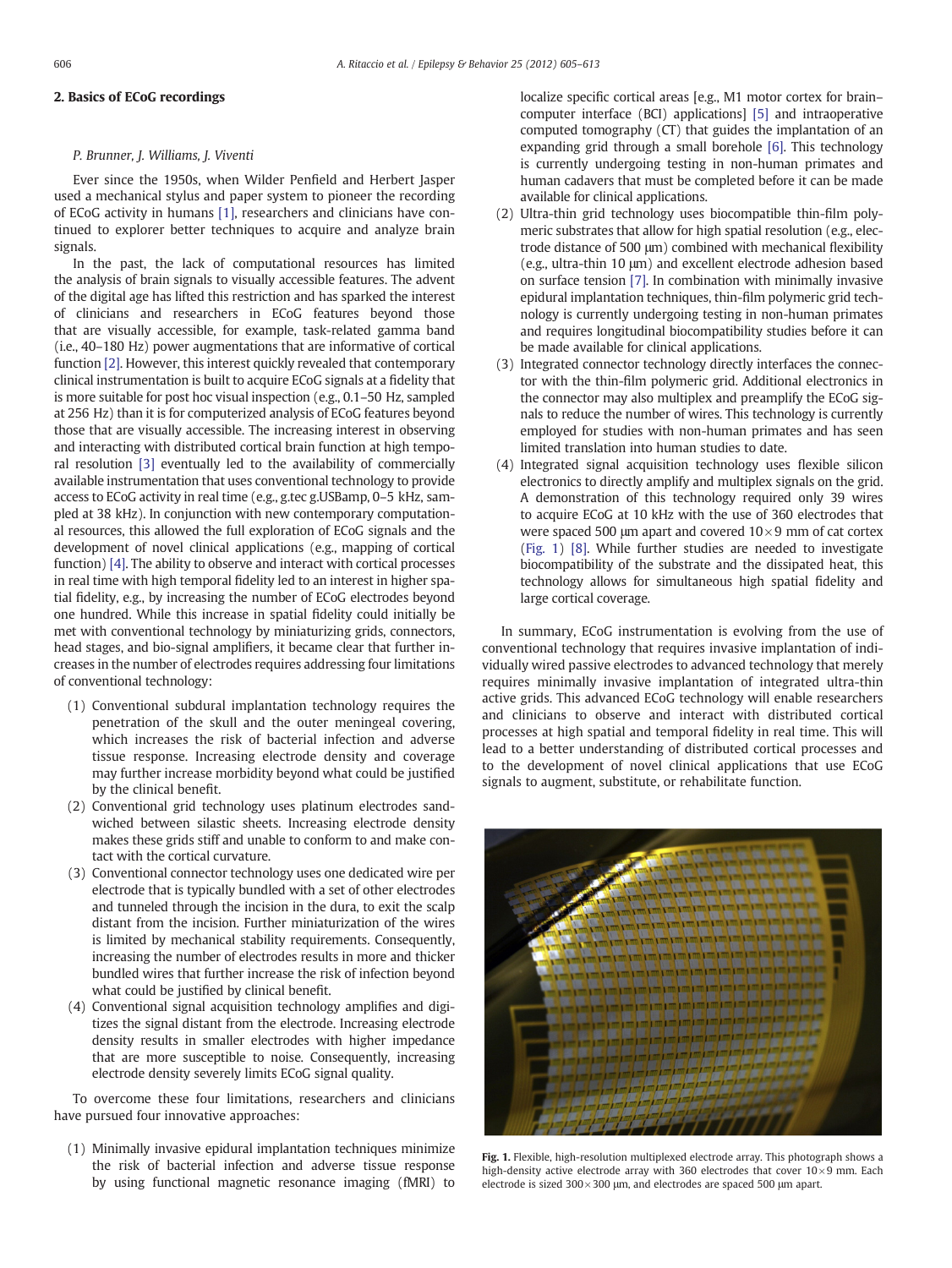### 3. Current understanding of ECoG physiology

#### 3.1. Mesoscale cortical electrophysiology

#### R. Knight, B. Voytek

Penfield's seminal work in the 1950s highlighted the power of ECoG performed on neurosurgical patients to understand human behavior [1]. The last decade has witnessed an explosion of cortical recording in both neurosurgical patients and animal models. These neurophysiological data obtained with intracranial recordings (ECoG) have provided a wealth of evidence on the role of cortical oscillations in human behavior. This research has documented that distributed neural networks support many behaviors including language, perception, attention motor control, and executive function [9–22]. Importantly, oscillation-dependent networks are increasingly linked to neurological and psychiatric disorders [23–26; de Hemptinne C et al., unpublished observations].

Low-frequency gamma coherence (30–60 Hz) has been reported in many tasks and is proposed to be key for feature binding in local cortical regions [27–32]. Research over the last decade in animals and humans has found that high-frequency gamma oscillations (high gamma, HG; 60–200 Hz) are ubiquitous in the cortex and hippocampus, robustly track behavior across large regions of the cortex [33-42], and drive the blood oxygen level-dependent (BOLD) signal [43–45]. Importantly, optogenetic and single-unit recording studies have shown that HG is generated by recurrent inhibitory neuronal activity linked to increased single-unit activity, supporting the notion that HG indexes local cortical activation [46,47]. These findings in animals and humans provide a unique opportunity for bridging human physiology with the wealth of animal single-unit and local field potential data. Network interactions are increasingly studied using coherence or information flow analysis. Many models of interregional neocortical interaction, including fMRI blood oxygen level-dependent (BOLD) correlations and electrophysiological phase coherence alike, assume that low-frequency statistical coherence between regions reflects communication or interaction, yet the mechanism for such communication remains unclear.

Recent evidence supports the argument that local neuronal population activity – as indexed via broadband gamma amplitude shifts – is co-modulated with the phase of multiple overlapping lower frequencies [13,48,49]. Such phase/amplitude cross-frequency coupling (PAC) is usually assessed within a single electrode; however, PAC may provide a tool for indexing modulation of neural population spiking activity as a function of interregional coherence, as shown in Fig. 2. Such a model is attractive because it provides a framework constructed of testable hypotheses to bridge basic neurophysiology with higher level cognition.

Under the proposed model, regions co-involved in cognitive or behavioral tasks demonstrating statistical coherence should also show increased PAC; that is, regions involved in a task-related phase-coherent network should show transient increases in PAC compared with regions not involved in the task. Furthermore, a single region involved in multiple simultaneous processes may show multiplexed PAC across a variety of low-frequency bands. For example, gamma amplitude in visual cortical regions appears to couple more strongly with the alpha (8–12 Hz) as opposed to the theta (4–8 Hz) phase [49], whereas over the motor cortex, coupling between beta (12–24 Hz) and gamma phases is most dominant. Interestingly, patients with unilateral prefrontal cortex (PFC) lesions have abnormally high alpha power in the visual cortex of the lesioned hemisphere [50], suggesting an important role of long-range interregional communication in modulating low-frequency activity.

Human and animal neuroscientists are now increasingly exploring ECoG to explain how the human brain enables behavior in both health and disease. This exciting cross-species effort promises new insights into human cognition with critical implications for understanding the neural basis of human behavior.

#### 3.2. Relationship of ECoG and fMRI

#### N. Ramsey

One of the most challenging goals today is to understand the functional meaning of ECoG signal features. The richness of ECoG signal can provide a powerful tool for investigating the neuronal representation of human brain function, but interpretation of the signals is not straightforward and requires a deeper understanding of where they originate and what they represent. Some insights may be obtained by bridging the ECoG research to noninvasive functional neuroimaging given the large body of work done with fMRI in recent years. The fMRI signal, generally called the blood oxygen leveldependent (BOLD) signal, is predominantly affected by changes in blood oxygenation in microvasculature near neuronal tissue and is closely coupled to neuronal activity. Although EEG and MEG may also contribute to understanding ECoG, one of the problems is the scale at which the signals are generated. For both ECoG and fMRI, signals can be reliably detected at a scale of a few millimeters, and adjacent sources can be discriminated at the same scale (spatial resolution). Electroencephalogram and MEG, sensitive as they may be for even small regions, are not capable of resolving at a millimeter scale.

Direct comparison of ECoG and fMRI signals is not possible because implanted electrode grids preclude fMRI scans due to the risk of heating the electrodes. The same cognitive experiment can, however, be conducted presurgically in the MRI and after implantation with ECoG measurements. Matching those signals first requires accurate co-localization of electrodes and brain tissue [51]. We have shown that for a simple motor task, the spatial pattern of BOLD activity correlates well with increases in power in the higher frequency band (HFB) as measured with ECoG (65–95 Hz and higher) within the primary sensorimotor cortex [52]. Lower frequencies do not correlate well within this region. However, when all exposed cortex is included, BOLD activity also correlates with decreases in lower frequencies (8–30 Hz), even when corrections are made for the typical (anti)correlation between those and HFB power. Similar correlations between BOLD and ECoG signal have been found for the language system, but here the theta frequency (4–7 Hz) is the prevailing lower frequency. In general, HFB correlates best with BOLD signal (see also Lachaux et al. [53]), with a close spatial match, but interactions with lower frequencies (which may be specific for specific brain functions) also impact on BOLD signal, indicating a functional significance for such interactions.

With the advent of ultra-high MRI scanners, the spatial detail obtainable with fMRI approaches (sub)millimeter levels, at which point one can address questions at cortical laminar layers and column levels [54]. One of the issues that then becomes relevant is the intrinsic spatial resolution of the human cortex for the various cortical domains; in other words, what is the size of a neuronal population with a shared functionality? Ocular dominance columns are reportedly on the order of 600 μm, but little is known about existence and/or size of columns in other regions. To address this issue, the size of ECoG electrodes matters in that a diameter of  $<$  600  $\mu$ m is required to investigate functions in columns. Larger diameters will capture signal from multiple columns, obscuring the true representation of human brain functions. Research with 7-Tesla (T) scanners has successfully discriminated columns in humans. Also, detailed imaging of hand function has shown a highly detailed functional organization at the millimeter level [55]. Moreover, separate fingers are represented in the primary motor cortex at a similar scale, as shown with both 7 T (1-mm resolution) and high-density ECoG (3-mm pitch) in the same patients.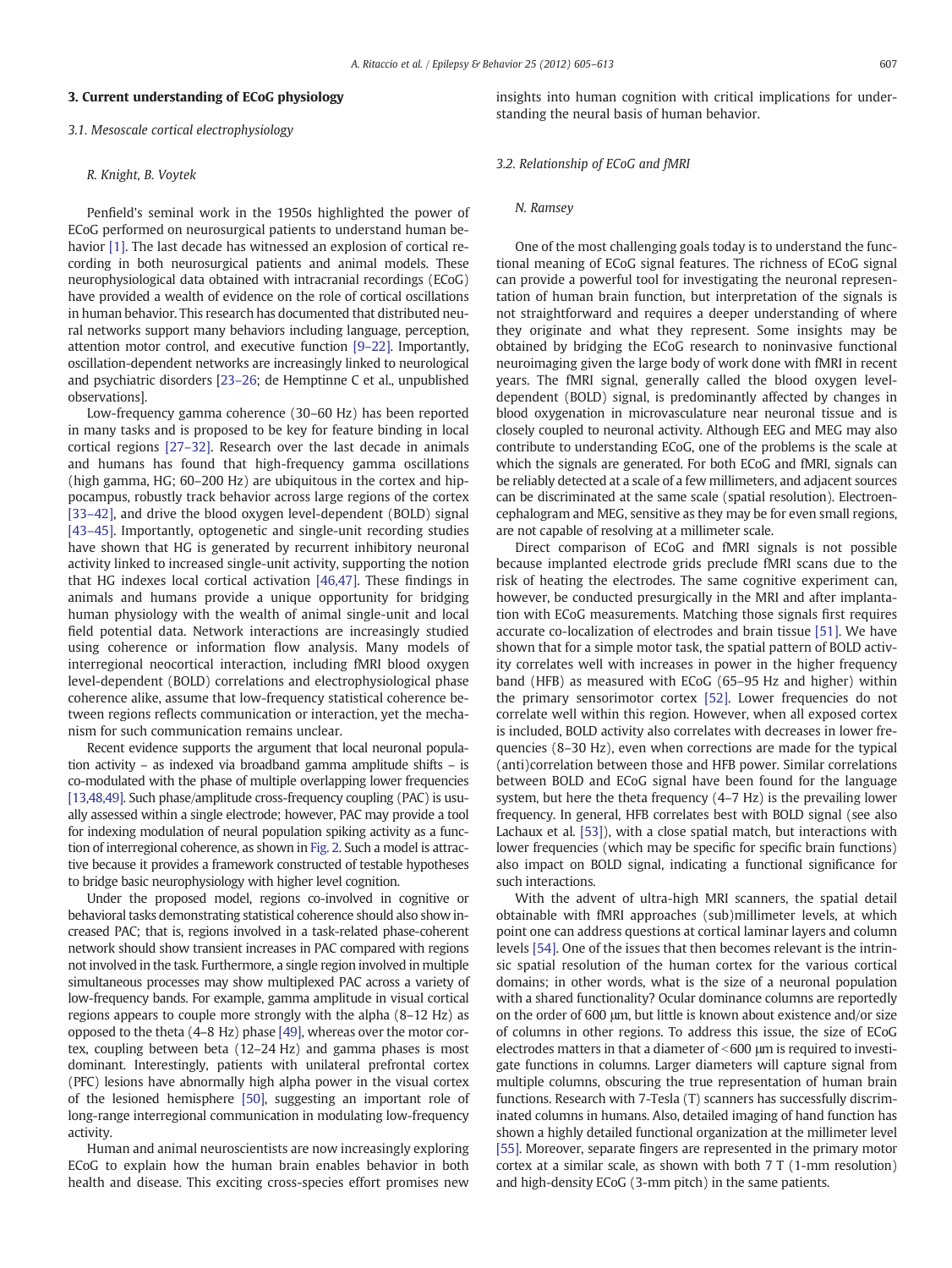

Fig. 2. Model for mesoscale neocortical oscillatory interactions. (A) Interactions between the two neocortical brain regions (represented by blue and orange circles) can be statistically assessed via long-range low-frequency coherence (e.g., 4- to 8-Hz theta coherence). (B) Concurrently, within a region, theta phase is co-modulated with broadband gamma amplitude, which reflects the integrated local neuronal population firing rate. (C) Such phase/amplitude coupling is statistically assessed as a non-uniformity in the distribution of the amplitude of one frequency by the phase of another. We propose that when two coherent brain regions are synchronized, they communicate via low-frequency phase-dependent modulations of broadband gamma amplitude.

In summary, fMRI (especially at 7 T and higher) and ECoG can complement each other in many ways, and measurements in the same patients are likely to further our understanding of the neuronal underpinnings of human brain functions.

#### 4. Contemporary clinical ECoG

#### 4.1. Chronic and intraoperative ECoG

#### J. Ojemann

Electrocorticography has been recorded in people with epilepsy for many decades. Epilepsy can be caused by genetic, structural/ metabolic, or unknown mechanisms. For surgical cases, structural categories are sought and others to be avoided as the concept of a surgical remediable disease requires a limited zone of the brain that is generating seizures. This could be as broad as one side of the brain in cases requiring hemispherectomy or as focal as a tumor in lesion-associated epilepsy. The majority of epilepsy is from idiopathic causes or stroke and does not evolve to surgical treatment. In those patients who do have EEG and/or MRI evidence of a focus, they may proceed to surgery if their seizures have not responded satisfactorily to medical management.

The surgical approach to epilepsy is not standardized. Intraoperative recording from the brain surface, or ECoG, may augment resection of lesions and does appear to improve outcome when added to the removal of the hippocampus [56] or cavernous malformations [57]. Electrocorticography can be performed through a grid electrode array or from placement of individual electrodes at targeted locations. Intraoperative ECoG is also useful for determining any afterdischarges during cortical stimulation mapping [58] and has been proposed for immediate identification of the functional cortex during awake cranial surgeries [59]. Endogenous variations in ECoG may be evident quickly enough to be used intraoperatively, as well [60].

Intraoperative ECoG can only document the physiology over a limited time period and is often confounded by anesthesiology and interictal spikes. Therefore, when seizure localization needs more precise definition, long-term (typically 4–10 days) ECoG can be used. This can be in the setting of bitemporal monitoring, typically with subdural strip electrode arrays, or neocortical foci (often combined with medial temporal monitoring), using larger subdural grid electrode arrays. The arrays used most often have 4-mm diameter electrodes and 1-cm inter-electrode distance and are imbedded in a silicon array. There is no set limit to the number of electrodes implanted, but overall mass effect on the brain and the channel capacity of clinical setups pose challenges as electrode numbers increase. The complications of these arrays can result from brain injury or swelling, infection, cerebrospinal fluid leak, or general surgical and anesthetic complications [61]. Medial cortical coverage can be achieved, but access can be limited by bridging veins, especially over the frontoparietal region.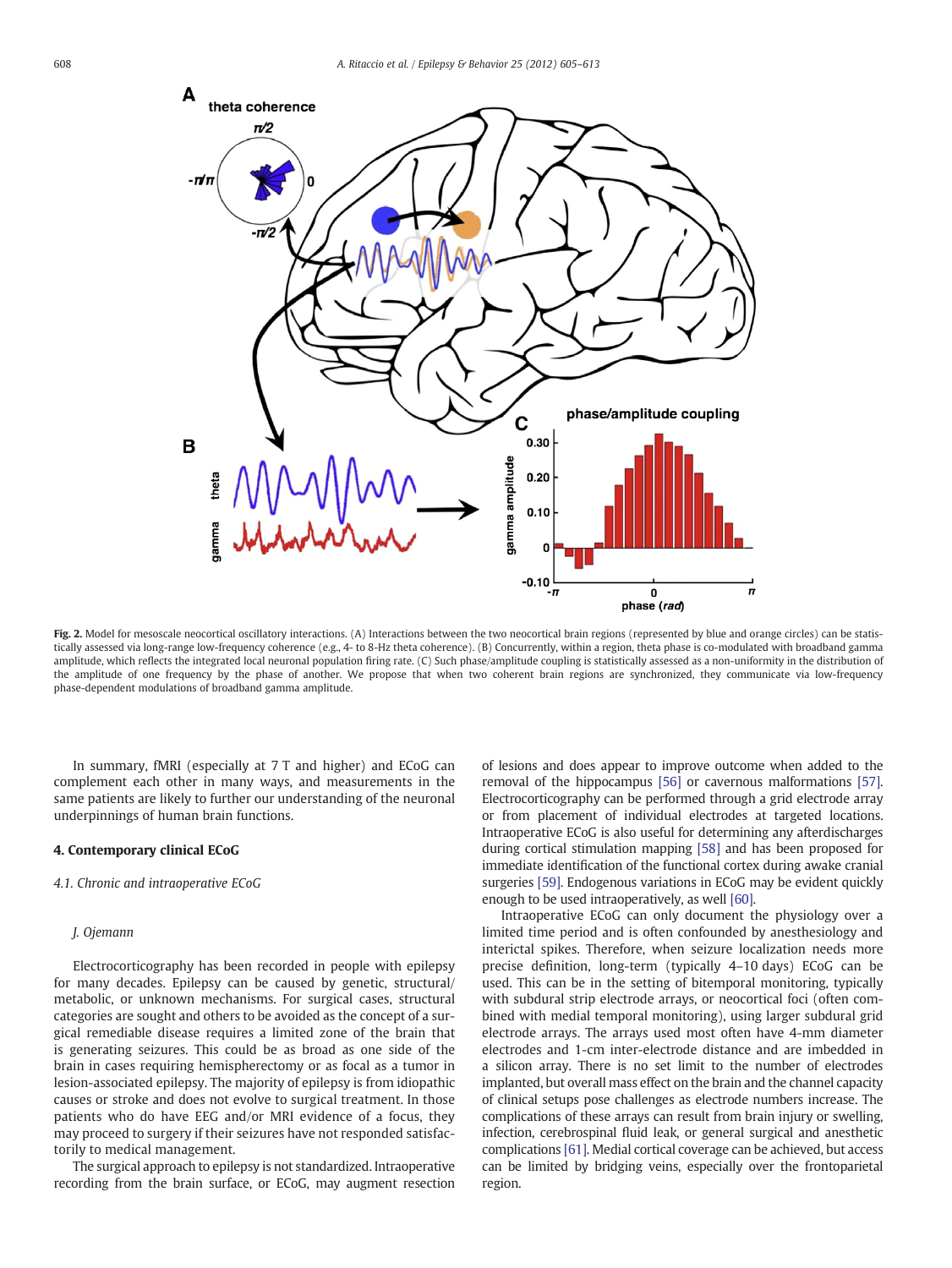A second surgery is necessary to remove the arrays, and the resection can be done at the time of electrode removal or at a later point if desired. Mapping of speech and motor function can be done during the extraoperative monitoring session, using stimulation mapping or perhaps electrocorticographic mapping [62], well away from the acute effects of anesthesia.

Both intraoperative and chronic ECoG recordings are a wellaccepted and well-tolerated aspect of surgical management of epilepsy and offer a wealth of opportunity to study brain dynamics at this scale.

#### 4.2. Pathological (ictal) recordings in epilepsy

### B. Litt

Recent work by our group and others has identified interictal biomarkers of epileptic networks that have great promise to improve outcome from epilepsy surgery [63–65]. These biomarkers appear to be generated by submillimeter microdomains in the brain whose activity may be initiated and propagated by synaptic noise and pathological changes associated with epilepsy, including sprouting of aberrant connectivity, loss of interneuron subtypes, and changes in gap junctions [66,67]. The challenge then is to develop technologies that allow sampling of high-resolution, submillimeter ECoG and depth EEG from small electrodes that can cover clinically relevant regions, perhaps up to 100 cm<sup>2</sup> at a time. We present a technological platform to record this activity from electrode contacts spanning from 300 to 100 μm on a side, spaced from 250 to 500 μm apart [8,68]. Electrodes are incorporated onto flexible, active electronics, and each has its own transistor circuitry realizing amplification and multiplexing beneath it. In recent work, we presented data from a 360-channel array spanning  $\sim$ 1.0 cm<sup>2</sup>. We first demonstrated that sleep spindles, under anesthesia, are manifested on the cortical surface by small, variably sized, circular microdomains that fire synchronously but do not propagate. We next demonstrated recordings of visual-evoked potentials (VEPs) on V1 cortex in the cat, demonstrating retinotopic organization of V1 and V2 regions and showed that VEPs recorded using this device look similar to voltage-sensitive dye recordings obtained in the same region. Finally, we demonstrated that picrotoxin-induced seizures are manifested as spiral waves on the cortical surface when viewed in two dimensions from the electrode array.

We present these findings as an application of a high-resolution microECoG platform with significant potential utility in brain– computer interfacing. The non-penetrating nature of these electrodes allows great potential for long-term biocompatibility (studies in progress) and stable long-term recordings of ECoG. The active electronics platform also allows for incorporation of a number of different sensor and effector types that can be coupled to it, including optical, pressure, temperature, strain, heat, and other sensors as well as electrical stimulation, light emitting, and other stimuli that can be generated by the platform [69]. This versatile platform also allows for fabrication of different forms of penetrating electrode contacts, through similar fabrication processes. We expect increasing research and clinical applications for these devices as we begin to make them available to other groups, we hope in the near future, for experimental use. We currently are using them in experiments outside of epilepsy to explore use in auditory, visual, and motor prostheses.

#### 5. ECoG cognitive neuroscience

### M. Beauchamp, C. A. Bosman, E. Chang, A. Gunduz, D. Gupta, J. Parvizi

Electrocorticography opens unparalleled avenues for human brain research and facilitates studies of higher level cognitive functions, such as visual perception, selective visual and auditory attention, and language and auditory processing. Studying these cognitive mechanisms with ECoG enables the investigation of the underlying distributed networks with very high temporal resolution.

Electrocorticography also allows for the simultaneous stimulation of brain areas and recording of evoked activity in distant sites. In a recent study, Beauchamp et al. [70] observed a burst of high-frequency gamma activity in the temporoparietal junction (TPJ) with the electrical stimulation of occipital electrodes. This high-frequency activity was evoked only when the stimulation current was high enough to induce bright spots in the subject's visual field (i.e., induce perception of phosphenes). This observation of visual perception-related gamma activity in the TPJ is striking because converging evidence suggests that the TPJ is critical for detecting behaviorally relevant stimuli, particularly if salient or unexpected. In particular, damage to the TPJ has been implicated in spatial neglect. Hence, it is possible to suggest a parallel with the Beauchamp [70] study; when electrical stimulation does not produce a phosphene, it does not evoke TPJ activity, and hence it is "neglected." In contrast, when neural activity at the stimulation site does propagate to the TPJ, the activity probes "visual perception."

Another essential mechanism for visual processing is selective attention, which lends a competitive bias to behaviorally relevant stimuli at the expense of irrelevant distractors. Gunduz et al. [71,72] showed that ECoG could identify cortical areas and time periods that hold the most information about covert attentional shifts. Electrocorticography was recorded when subjects covertly attended to a spatial location and responded to contrast changes in the presence of distractors in a cueing task. Changes in ECoG amplitudes in the alpha, beta, and gamma bands identified neural changes associated with covert attention and motor response in the different stages of the task. The results suggest a transient distributed frontoparietal mechanism for orienting of attention that is represented by different physiological processes. This neural mechanism encodes not only whether or not a subject shifts their attention to a location but also the locus of attention.

As wide subdural coverage over the visual cortex is not clinically practical in humans, Schoffelen et al. [73] obtained chronic ECoG recordings from two macaque monkeys spanning visual areas V1 through V4, as well as parietal and central regions up to the frontal eye fields, during performance of an attentional change detection paradigm. They found that a visual area could be linked to both local and distant areas of interest through synchronization in distinct frequency bands. Beta-band synchronizations were observed to mediate top-down attention, whereas gamma-band synchronizations mediated bottom-up influences. The strength of these influences was enhanced dynamically when attention was directed toward the contralateral side of space. Moreover, the power of a parietal beta network (V4-7a) was reduced during attentional shifts, preceding a local V1–V4 gamma power enhancement. In contrast, during sustained attention, the parietal beta network was enhanced. These findings support the hypothesis that cortical beta-band activity is related to the maintenance of the current sensorimotor or cognitive state.

Attentional networks can also be studied in auditory systems. Mesgarani and Chang [74] investigated how the human auditory system manages to extract intelligible speech under acoustically complex and adverse listening conditions. Using ECoG recordings from subjects engaged in a dichotic listening task, they demonstrated that population responses in the non-primary auditory cortex faithfully encode critical features of attended speech; speech spectrograms reconstructed on the basis of cortical responses to the mixture of speakers revealed salient spectral and temporal features of the attended speaker, as if listening to that speaker alone. A simple classifier trained solely on examples of single speakers was able to decode both attended words and speaker identity. In addition, task performance was well predicted by a rapid increase in attention-modulated neural selectivity across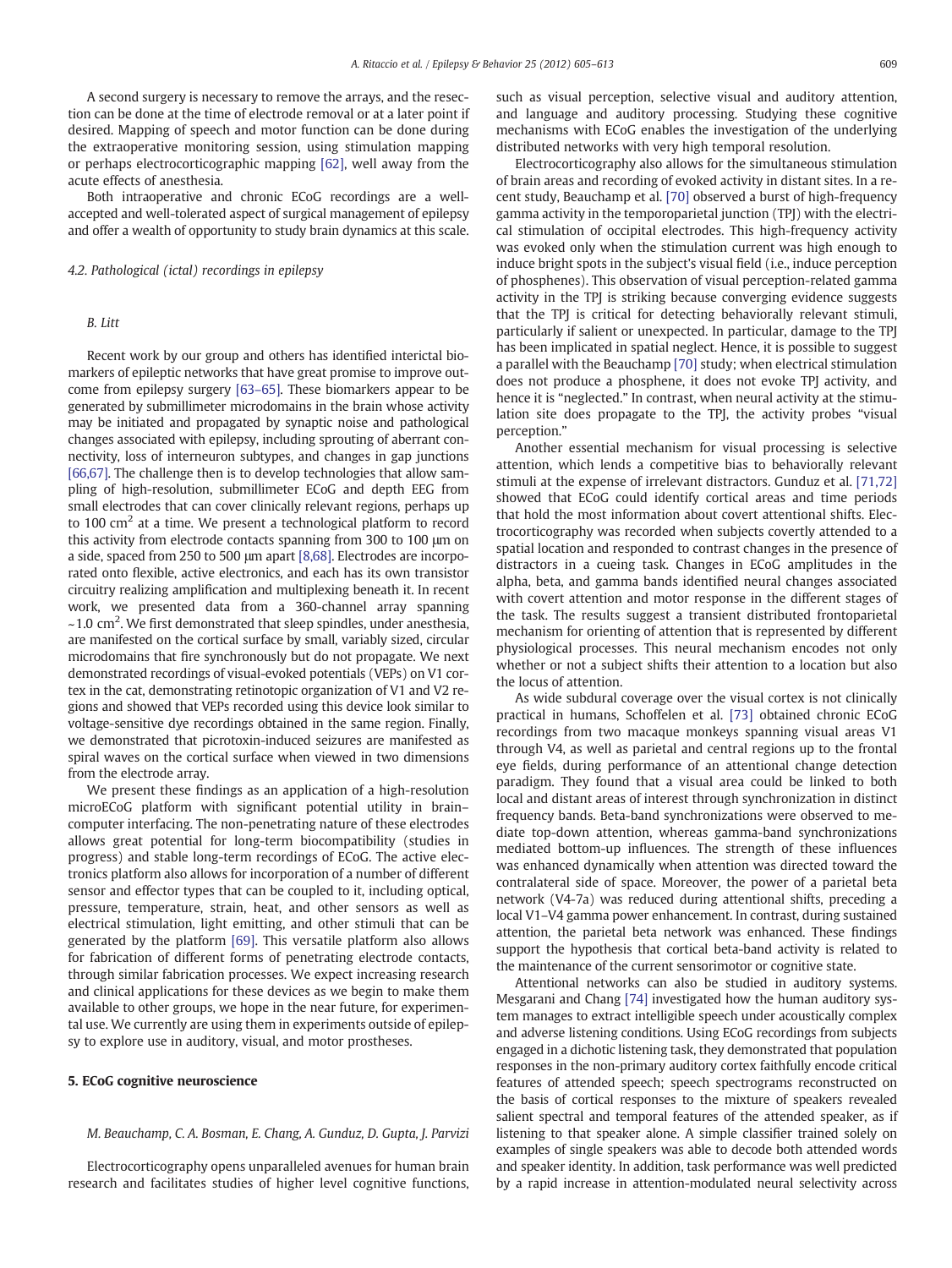both local single-electrode and population-level cortical responses. These findings demonstrate that the cortical representation of speech does not merely reflect the external acoustic environment but instead gives rise to the perceptual aspects relevant for the listener's intended goal.

In a related study, Potes et al. [75] showed that human ECoG activity in the high gamma band recorded from the posterior superior temporal gyrus (pSTG) was highly correlated with the intensity of complex continuous music ( $r=0.5$ ,  $p<0.01$ ). In addition, they observed that the gamma activity in pSTG was highly correlated with the gamma activity in pre-central gyrus (pCG), with the pSTG activity leading pCG by 110 ms. These results not only confirm the role of human auditory cortices in auditory processing but also support the motor theory of auditory perception. Gupta et al. [76] further investigated the perceptual filling-in of temporary absences in ongoing complex auditory stimuli. They derived the spatiotemporal patterns of ECoG high gamma activation in response to 1-s silent gaps in popular music. It was observed that pSTG showed reduced correlation with the sound intensity with the onset of silence, and at about 300–600 ms after the beginning of the gap, ECoG gamma at middle temporal gyrus (mTG) showed significant correlation (ranging between 0.2 and 0.4,  $p<0.05$ ) with the sound intensity of the music that would have been played at this time. These findings of "anticipatory perception" are the first of their kind and could lead to further exploration of the detailed dynamics of short- or long-term recall, implicit musicality, auditory imagery, and semantic predictability.

Finally, ECoG recordings can even facilitate the study of controversial topics such as default mode networks (DMN). Dastjerdi et al. [77] have found electrophysiological evidence that the posteromedial cortex (PMC) has increased broadband gamma power during short (5 s) and extended (5 min) periods of rest using ECoG. In contrast, they found that PMC broadband gamma power was suppressed by externally guided attention demanding tasks, such as arithmetic processing. Electrocorticography recordings have also proven to be useful in distinguishing the signature of electrophysiological oscillatory activity of the PMC in contrast to their neighboring regions [78]. Whereas alpha-band (8–12 Hz) activity was observed to be the main modulating rhythm in the nearby visual cortex, theta band (4–7 Hz) was the dominant oscillatory activity within the PMC and the chief phase-modulating frequency of its broadband gamma power. Furthermore, the magnitude of theta-modulated broadband gamma power within the PMC fluctuated at slow timescales (~0.1 Hz), which closely matched signals of correlated resting state networks like the DMN.

In conclusion, the method of ECoG is a feasible and unique opportunity to probe the function of human brain regions with an unmatched spatial and temporal resolution.

#### 6. Clinical utility of functional brain mapping with ECoG

#### Nathan E. Crone

To date, ECoG has been used with greatest success as a tool for cognitive neurophysiological research, but its potential clinical use in preoperative functional mapping has always motivated its development by neurologists and neurosurgeons caring for the patients in whom these recordings are necessary. Although electrocortical stimulation mapping (ESM) is still the de facto gold standard for predicting postresection neurological impairments, ECoG has important practical advantages over ESM that make it attractive in clinical settings [79]. These include the avoidance of seizures and pain triggered by electrical stimulation and the ability to assess the function of all recording electrodes simultaneously, potentially reducing the time needed for comprehensive brain mapping. Despite these advantages, however, ECoG has not been widely used for clinical purposes. One reason has been a lack of consensus about which components of ECoG signals serve as the best index of task-related cortical activation. Although cognitive neurophysiologists studying human brain function have successfully used phase-locked (e.g. event-related potentials) and non-phase-locked signal components in a variety of frequency bands, most recent studies have focused on task-related power modulations in high gamma (~60–200 Hz) frequencies [80].

Perhaps, the most important reason why ECoG has not been adopted for clinical use is the level of technical difficulty and the lack of immediacy in its implementation. Of the several commercial systems in routine clinical use for presurgical epilepsy monitoring, none have integrated systems for ECoG functional mapping. Furthermore, until recently, analyses of task-related ECoG signal changes were performed off-line, after the completion of testing, lacking the immediate feedback to which clinicians are accustomed during ESM. Recent technological advances, however, have made it possible to get online functional mapping results during ECoG recordings. In particular, SIGnal modeling For Real-time Identification and Event Detection (SIGFRIED) is an extension of the widely used BCI2000 software system that leverages its real-time streaming and signal analysis engine to provide online visual feedback about task-related functional brain activation [4,59]. This system compares the level of ECoG high gamma activity during periods of task performance vs. periods of rest and detects statistically significant task-related changes in this activity. When SIGFRIED was tested against ESM in the motor cortex for the tongue and hand in the same patients, there were no false negatives and negligible false positives. The immediate visualization of task-related ECoG activation is provided by SIGFRIED on a brain map showing all of the ECoG electrodes that were tested simultaneously. In contrast, another system for real-time ECoG mapping, called Brain TV, has focused on changes in high gamma activity at single recording sites during single trials [81]. Using a strategy analogous to receptive field mapping in single-unit recordings, Lachaux and colleagues [81] have used this system to test the behavioral variables that account for functional responses at individual recording sites, and they have allowed patients to use visual feedback of their brain responses to discover functional responses that might otherwise have been missed during formal testing.

To date, studies of the clinical utility of ECoG for preoperative functional mapping have been promising [82], but clinical decisions about surgical resections continue to rely on ESM. More studies are needed to assess the relative abilities of ECoG and ESM to predict postresection neurological impairments. Such studies will be greatly facilitated, however, by implementation of emerging ECoG mapping systems providing real-time online feedback to clinicians so that ESM can then be used to confirm ECoG-based brain maps.

#### 7. Brain–computer interfaces

7.1. ECoG-based brain–computer interfaces in monkeys

#### D. Moran

In natural able-bodied movements, a limb's contralateral motor cortex plays a much larger role in controlling the limb than the corresponding ipsilateral motor cortex. This laterality is well documented in stroke studies where, for instance, damage in the hand area of the right motor cortex leads to significant weakness in the left hand's grip. The primary reason is that 90% of the axons in the corticospinal track cross over, while only 10% project ipsilaterally. It is unfortunate for the stroke patient that the healthy ipsilateral cortex cannot be rerouted to control the affected hand.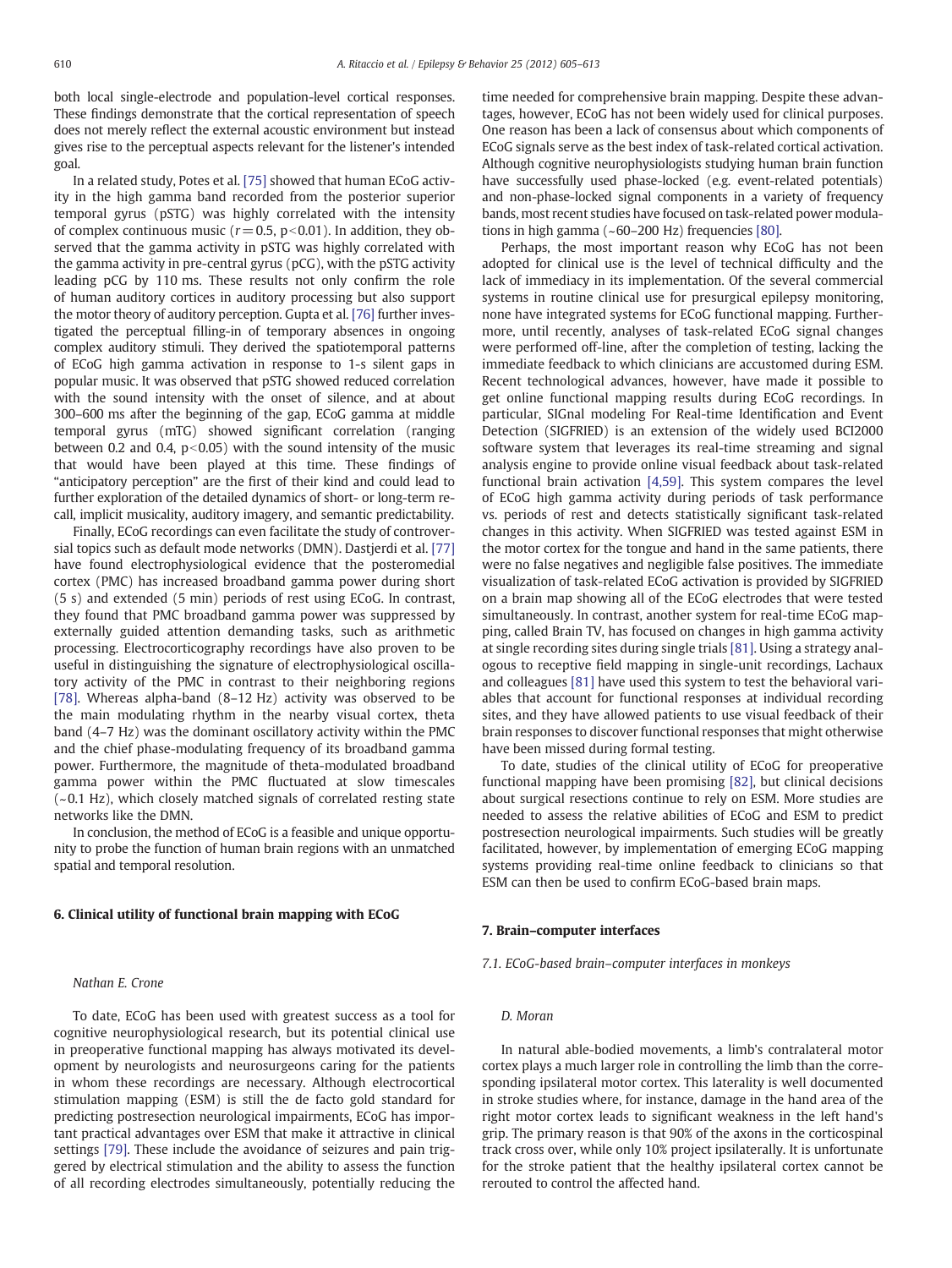In BCI studies, one is not limited by hardwired corticospinal connections. By implanting bilateral, epidural microECoG grids, we can give each cortex the same amount of control over a device. In our latest studies, we implanted 64 electrodes (32 per hemisphere) into nonhuman primates previously trained to perform a two-dimensional (2D) center-out task with a joystick. Power estimations in the mu, beta, and three separate gamma bands were performed in real time, providing 320 control features. Using simple regressing techniques to adapt the 320 feature weights during closed-loop BCI control of a 2D cursor, a naive subject was able to gain accurate control in 20 min. Using similar techniques and after being presented with a 3D brain control task (note: the subject had never seen a 3D center-out task prior to the closed-loop experiments), the subject gained very fast and accurate control in a manner of weeks. Finally, the subject was presented with a 4D task [83] where it had to control both the 3D translation and 1D rotation of a computer cursor. In a little over one month, the subject gained accurate control over a 4D cursor. In post hoc analysis of the data, both hemispheres were significantly involved in the control of the cursor. The control did not naturally lateralize to one hemisphere, but rather the two hemispheres worked in concert to control the multidimensional cursor.

#### 7.2. Motor representation of human brain by ECoG

#### J. Rieger

Electrocorticography offers a unique spatiotemporal window to investigate the nature of motor representations in the human brain. To date, the vast majority of studies of the human motor system employed noninvasive recording techniques that trade-off spatial vs. temporal resolution. One advantage of noninvasive methods is their wide spatial coverage, which allows for simultaneous recordings of different components of the motor system [84]. Electrophysiological recordings in animal preparations, on the other hand, are mostly confined to small patches of the cortex that are sampled with high temporal resolution and high signal-to-noise ratio [85]. Electrocorticography recordings provide a wide spatial coverage, dense spatial sampling, an excellent signal bandwidth, and high signal-to-noise ratio. These properties, together with the relative insensitivity to movements, make ECoG an excellent method to study motor representations in the human cortex by using an information-based approach that can inform brain–machine interfacing (BMI).

Our BMI research has revealed that different information appears to be coded in different dynamic ranges of the ECoG signal. In one study, we found that direction invariant information about movement, derived from the high gamma-range (HG) neural activity in the motor cortex, can be used to significantly improve the reconstruction of the directional arm kinematics decoded from slow neural activation variations. In another study, we found adaptive changes in the interaction between theta and HG during skill learning in a cortical network involved in movement control. In addition, the topological adaptive changes in this network differed between theta and HG. Our current working hypothesis is that slow variations of neural activation may support the coordination of distributed neural modules during movement planning and execution, whereas highfrequency oscillations appear to represent local processing in specialized modules [86].

A second finding of importance for motor BMI research pertains to the relationship between motor-related neural activity in the ipsilateral and contralateral cortices. This is of particular importance for BMI applications targeting paresis caused by motor cortex damage, e.g., in stroke. Using a single-trial classification approach, we extended results from previous studies indicating that arm movement kinematics can be reconstructed from the ipsilateral cortex [85,87,88]. We investigated the relationship between contralateral and ipsilateral activities and found that, in some areas, ipsilateral and contralateral movement representations are similar enough that classifiers trained on contralateral activations transfer to ipsilateral activations, and vice versa. This supports the notion that ipsilateral and contralateral movement representations substantially overlap in the feature space offered by ECoG. This opens the possibility that ipsilateral motor representations may offer a signal space for BMI control even after contralateral cortical damage.

In conclusion, we find that ECoG provides a fine-grained spatial and a wide temporal signal space plus high signal-to-noise ratio, making it an excellent approach for single-trial information-based studies of the human cortical motor system.

#### 7.3. ECoG-based brain–computer interfaces in humans

#### E. Leuthardt

Electrocorticography is generating substantial interest for its potential to support basic neuroscientific investigations and powerful and clinically practical BCI systems. This is driven by several advantageous characteristics of ECoG recordings, as well as by the growing recognition of the limitations of existing noninvasive and invasive signal modalities. Electrocorticography has greater amplitude, higher topographical resolution, and a much broader frequency range than scalp-recorded EEG and is also less susceptible to artifacts. At the same time, ECoG is likely to have, and will likely continue to have, greater long-term stability than intracortically recorded signals. Additionally, the technical requirements for ECoG-based systems are much lower than those for intracortical systems; thus, they should be more amenable to chronic implantation.

Electrocorticography detects a number of physiological phenomena that are represented in different time- or frequency-domain components and their interactions. This includes activity in the mu and beta bands, which are related to general aspects of movements or cognition, and can also be detected in scalp-recorded EEG. Presumably more important for BCI function, it also detects gamma activity at higher frequencies, which shows much greater functional and anatomical specificity than signals in the mu and beta bands and also cannot readily be detected by EEG. In 2004, Leuthardt et al. [89] demonstrated the first use of ECoG in closed-loop control in a 1D cursor-control task with minimal training requirements (under 30 min). To date, 2D control has been achieved, and additional experiments have demonstrated that distinct frequency alterations encode very specific information about motor, speech, and attentional and higher cognitive-related operations [72,90–93].

To date, ECoG-based BCI studies have been largely limited to people that were temporarily implanted with ECoG recording arrays prior to surgery. Despite the many practical difficulties of such studies, the results are promising. They suggest that ECoG-based BCIs might provide control comparable or even superior to that reported for EEG-based BCIs. These results, combined with the likely practical and robustness advantages of ECoG, are encouraging further efforts to develop ECoG-based BCI systems. Scientific issues of particular importance include the determination of the best cortical systems (motor, sensory, language, attention, etc.), the best recording methods (epidural vs. subdural, cortical location, and electrode spacing), the optimal ECoG features (mu, beta, gamma, and local motor potential), and the most effective algorithm designs.

Ultimately, ECoG-based BCI systems suitable for chronic use must be wholly implantable and capable of performing reliably for many years. While such systems have not yet been developed, the individual components that would comprise them do exist or are under development. The extensive work needed to develop the complete systems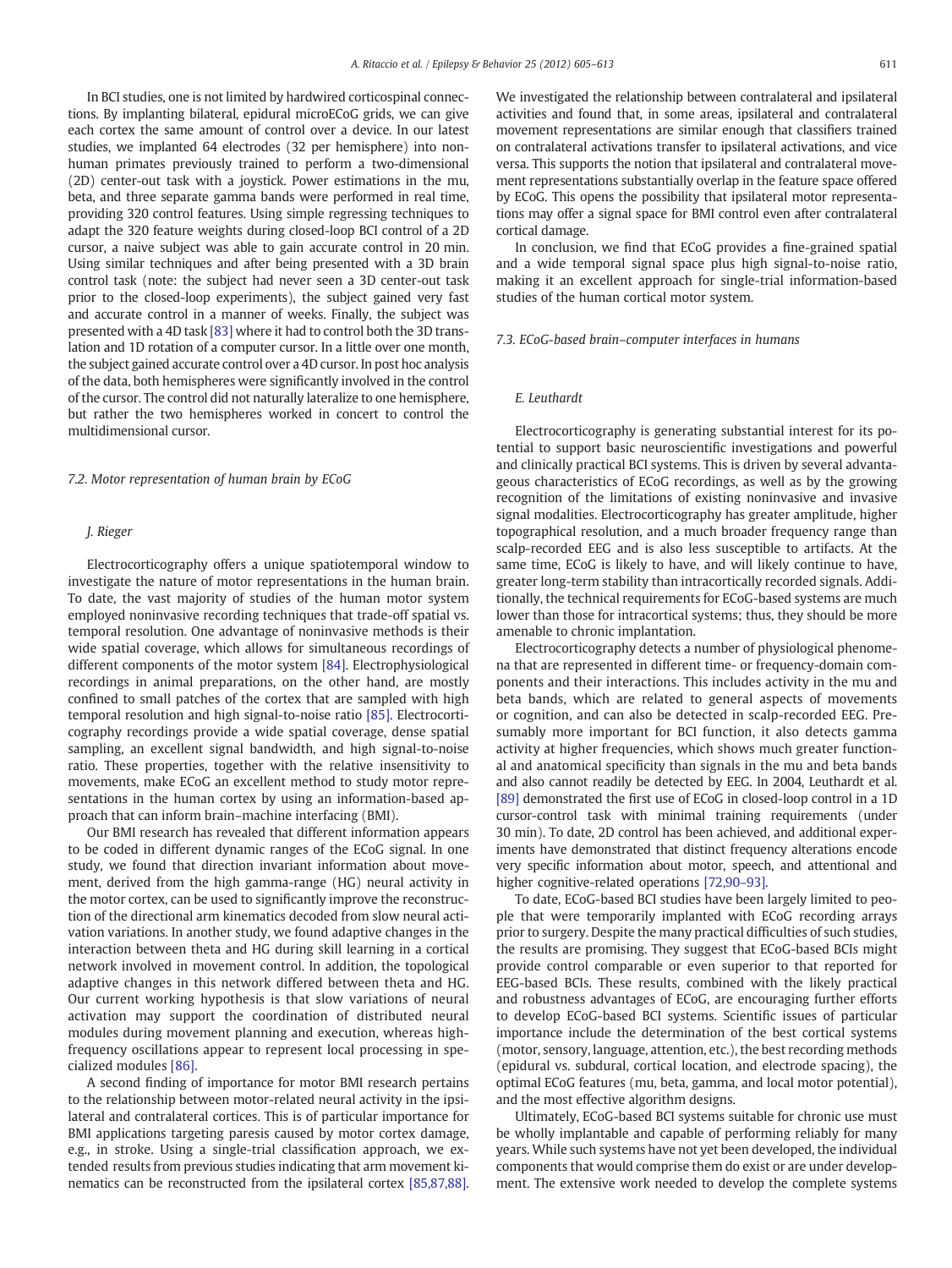and to validate them first in animals and then in humans has just begun. Its successful completion, combined with resolution of the other issues summarized above, could lead to ECoG-based BCI systems of great value to people with disabilities.

#### 8. Perspectives on ECoG research and applications

#### G. Schalk

Electrocorticography is the technique of interrogating the brain using electrodes that are placed subdurally or epidurally. Electrocorticography has been used for decades for select clinical purposes – most commonly to identify functional and epileptic brain areas in people with epilepsy – and on occasion for research. The important role of ECoG for basic research and its potential to create a new range of clinical applications have long been greatly underappreciated. Research over the past several years, including the work summarized in this article, has begun to change this view. Basic research suggests that ECoG can elucidate brain function in ways that cannot be readily achieved using other imaging modalities, and translational research is producing exciting new ECoG-based applications that will soon be available in the clinic. These exciting results also suggest the great potential for continuing improvements in signal acquisition, signal analysis, and interpretation of ECoG signals. These improvements should continue to serve to establish ECoG as an important technique for characterizing normal and abnormal brain function.

#### Acknowledgments

This research was partially supported by the NIH [R01-NS40596 (N.C.), R01-EB000856 (G.S.), and R01-EB006356 (G.S.)] and the U.S. Army Research Office [W911NF-07-1-0415 (G.S.) and W911NF-08-1-0216 (G.S.)].

#### References

- [1] Penfield W, Rasmussen T. The cerebral cortex of man. New York: MacMillan; 1950.
- [2] Crone NE, Miglioretti DL, Gordon B, Lesser RP. Functional mapping of human sensorimotor cortex with electrocorticographic spectral analysis. II. Event-related synchronization in the gamma band. Brain 1998;121:2301-15.
- [3] Schalk G. Brain–computer symbiosis. J Neural Eng 2008;5:1–15.
- [4] Brunner P, Ritaccio AL, Lynch TM, et al. A practical procedure for real-time functional mapping of eloquent cortex using electrocorticographic signals in humans. Epilepsy Behav 2009;15:278-86.
- [5] Hermes D, Vansteensel MJ, Albers AM, et al. Functional MRI-based identification of brain areas involved in motor imagery for implantable brain–computer interfaces. J Neural Eng 2011;8:025007.
- [6] Thongpang S, Richner TJ, Brodnick SK, et al. A micro-electrocorticography platform and deployment strategies for chronic BCI applications. Clin EEG Neurosci 2011;42:259-65.
- [7] Hassler C, Boretius T, Stieglitz T. Polymers for neural implants. J Polym Sci Polym Phys 2011;49:18-33.
- [8] Viventi J, Kim DH, Vigeland L, et al. Flexible, foldable, actively multiplexed, high-density electrode array for mapping brain activity in vivo. Nat Neurosci 2011;14:1599-605.
- [9] Siegel M, Donner TH, Engel AK. Spectral fingerprints of large-scale neuronal interactions. Nat Rev Neurosci 2012;13:121-34.
- [10] Jacobs J, Kahana MJ. Direct brain recordings fuel advances in cognitive electrophysiology. Trends Cogn Sci 2010;14:162-71.
- [11] Bressler SL, Coppola R, Nakamura R. Episodic multiregional cortical coherence at multiple frequencies during visual task performance. Nature 1993;366:153-6.
- [12] Buzsáki G. Large-scale recording of neuronal ensembles. Nat Neurosci 2004;7: 446-51.
- [13] Canolty RT, Edwards E, Dalal SS, et al. High gamma power is phase-locked to theta oscillations in human neocortex. Science 2006;313:1626-8.
- [14] Colgin LL, Denninger T, Fyhn M, et al. Frequency of gamma oscillations routes flow of information in the hippocampus. Nature 2009;462:353-7.
- [15] Buschman TJ, Miller EK. Top-down versus bottom-up control of attention in the prefrontal and posterior parietal cortices. Science 2007;315:1860-2.
- [16] Womelsdorf T, Schoffelen JM, Oostenveld R, et al. Modulation of neuronal interactions through neuronal synchronization. Science 2007;316:1609-12.
- [17] Saalmann YB, Pigarev IN, Vidyasagar TR. Neural mechanisms of visual attention: how top-down feedback highlights relevant locations. Science 2007;316:1612-5.
- [18] Bressler SL, Tang W, Sylvester CM, Shulman GL, Corbetta M. Top-down control of human visual cortex by frontal and parietal cortex in anticipatory visual spatial attention. J Neurosci 2008;28:10056-61.
- [19] Knight RT, Staines WR, Swick D, Chao LL. Prefrontal cortex regulates inhibition and excitation in distributed neural networks. Acta Psychol (Amst) 1999;101: 159-78.
- [20] Buzsáki G, Draguhn A. Neuronal oscillations in cortical networks. Science 2004;304: 1926-9.
- [21] Canolty RT, Ganguly K, Kennerley SW, et al. Oscillatory phase coupling coordinates anatomically dispersed functional cell assemblies. Proc Natl Acad Sci U S A 2010;107:17356-61.
- [22] Fell J, Axmacher N. The role of phase synchronization in memory processes. Nat Rev Neurosci 2011;12:105-18.
- [23] Allen EA, Liu J, Kiehl KA, et al. Components of cross-frequency modulation in health and disease. Front Syst Neurosci 2011;5:59.
- [24] Crowell AL, Ryapolova-Webb ES, Ostrem JL, et al. Oscillations in sensorimotor cortex in movement disorders: an electrocorticography study. Brain 2012;135: 615-30.
- [25] Uhlhaas PJ, Mishara AL. Perceptual anomalies in schizophrenia: integrating phenomenology and cognitive neuroscience. Schizophr Bull 2007;33:142-56.
- [26] Uhlhaas PJ, Singer W. Abnormal neural oscillations and synchrony in schizophrenia. Nat Rev Neurosci 2010;11:100-13.
- [27] Singer W, Gray CM. Visual feature integration and the temporal correlation hypothesis. Annu Rev Neurosci 1995;18:555-86.
- [28] Miltner WH, Braun C, Arnold M, Witte H, Taub E. Coherence of gamma-band EEG activity as a basis for associative learning. Nature 1999;397:434-6.
- [29] Sederberg PB, Kahana MJ, Howard MW, Donner EJ, Madsen JR. Theta and gamma oscillations during encoding predict subsequent recall. J Neurosci 2003;23: 10809-14.
- [30] Fitzgibbon SP, Pope KJ, Mackenzie L, Clark CR, Willoughby JO. Cognitive tasks augment gamma EEG power. Clin Neurophysiol 2004;115:1802-9.
- [31] Howard MW, Rizzuto DS, Caplan JB, et al. Gamma oscillations correlate with working memory load in humans. Cereb Cortex 2003;13:1369-74.
- [32] Womelsdorf T, Fries P, Mitra PP, Desimone R. Gamma-band synchronization in visual cortex predicts speed of change detection. Nature 2006;439:733-6.
- [33] Crone NE, Boatman D, Gordon B, Hao L. Induced electrocorticographic gamma activity during auditory perception. Clin Neurophysiol 2001;112:565-82.
- [34] Darvas F, Scherer R, Ojemann JG, Rao RP, Miller KJ, Sorensen LB. High gamma mapping using EEG. Neuroimage 2010;49:930-8.
- [35] Schalk G, Leuthardt E. Brain computer interface using electrocortocographic signals. IEEE Rev Biomed Eng 2011;4:140-54.
- [36] Edwards E, Nagarajan SS, Dalal SS, et al. Spatiotemporal imaging of cortical activation during verb generation and picture naming. Neuroimage 2010;50:291-301.
- [37] Chang EF, Edwards E, Nagarajan SS, et al. Cortical spatio-temporal dynamics underlying phonological target detection in humans. J Cogn Neurosci 2011;23:1437-46.
- [38] Jensen O, Kaiser J, Lachaux JP. Human gamma-frequency oscillations associated with attention and memory. Trends Neurosci 2007;30:317-24.
- [39] Maris E, van Vugt M, Kahana M. Spatially distributed patterns of oscillatory coupling between high-frequency amplitudes and low-frequency phases in human iEEG. Neuroimage 2011;54:836-50.
- [40] Ray S, Niebur E, Hsiao SS, Sinai A, Crone NE. High-frequency gamma activity (80–150 Hz) is increased in human cortex during selective attention. Clin Neurophysiol 2008;119:116-33.
- [41] Tort AB, Kramer MA, Thorn C, et al. Dynamic cross-frequency couplings of local field potential oscillations in rat striatum and hippocampus during performance of a T-maze task. Proc Natl Acad Sci U S A 2008;105:20517-22.
- [42] Wang XJ. Neurophysiological and computational principles of cortical rhythms in cognition. Physiol Rev 2010;90:1195-268.
- [43] Logothetis NK, Pauls J, Augath M, Trinath T, Oeltermann A. Neurophysiological investigation of the basis of the fMRI signal. Nature 2001;412:150-7.
- [44] Mukamel R, Gelbard H, Arieli A, Hasson U, Fried I, Malach R. Coupling between neuronal firing, field potentials, and FMRI in human auditory cortex. Science 2005;309:951-4.
- [45] Engell AD, Huettel S, McCarthy G. The fMRI BOLD signal tracks electrophysiological spectral perturbations, not event-related potentials. Neuroimage 2012;59: 2600-6.
- [46] Cardin JA, Carlén M, Meletis K, et al. Driving fast-spiking cells induces gamma rhythm and controls sensory responses. Nature 2009;459:663-7.
- [47] Ray S, Maunsell JH. Different origins of gamma rhythm and high-gamma activity in macaque visual cortex. PLoS Biol 2011;9:e1000610.
- [48] Miller KI, Hermes D, Honey CJ, et al. Dynamic modulation of local population activity by rhythm phase in human occipital cortex during a visual search task. Front Hum Neurosci 2010;4:1–16.
- [49] Voytek B, Canolty RT, Shestyuk A, Crone NE, Parvizi J, Knight RT, Shifts in gamma phase-amplitude coupling frequency from theta to alpha over posterior cortex during visual tasks. Front Hum Neurosci 2010;4:1-9.
- [50] Voytek B, Knight RT. Prefrontal cortex and basal ganglia contributions to visual working memory. Proc Natl Acad Sci U S A 2010;107:18167-72.
- [51] Hermes D, Miller KJ, Noordmans HJ, Vansteensel MJ, Ramsey NF, Automated electrocorticographic electrode localization on individually rendered brain surfaces. J Neurosci Methods 2010;185:293-8.
- [52] Hermes D, Miller KJ, Vansteensel MJ, Aarnoutse EJ, Leijten FS, Ramsey NF. Neurophysiologic correlates of fMRI in human motor cortex. Hum Brain Mapp 2012;33: 1689-99.